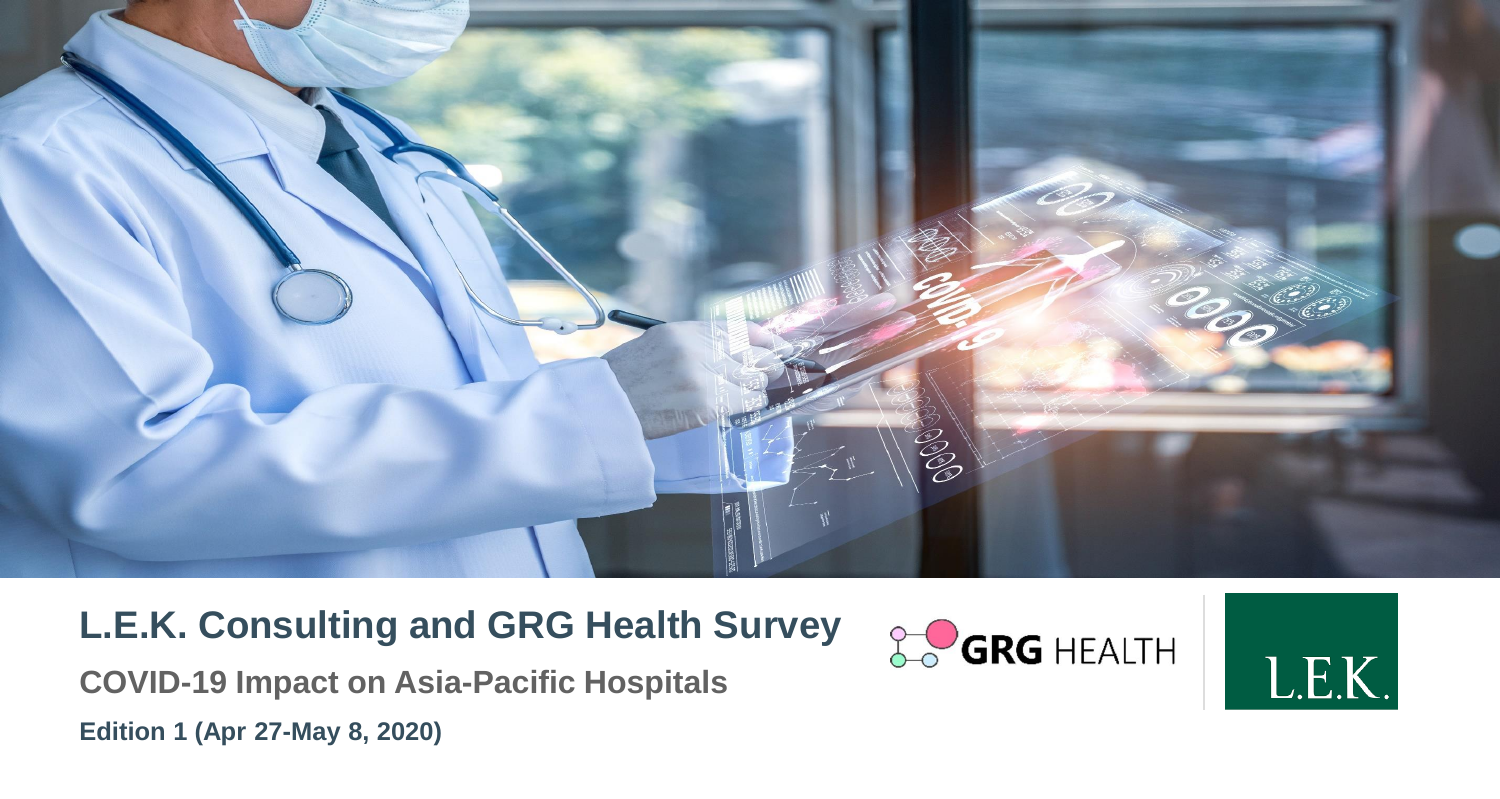### **Disclaimer**

- This document and any accompanying commentary (together, the Report) has been prepared by L.E.K. Consulting Limited (L.E.K. Consulting) and GRG Health (GRG) for the sole purpose of discussion of COVID-19's impact on Asia-Pacific hospitals and shall not be used for any other purpose.
- It cannot be relied upon by any recipient. In accepting this document you agree that L.E.K. Consulting, GRG, and their affiliates, members, directors, officers, employees and agents neither owe nor accept any duty or responsibility or liability to you or any third party, whether in contract, tort (including negligence) or breach of statutory duty or otherwise, howsoever arising, in connection with or arising from this Report or the use you or any third party make of it.
- L.E.K. and GRG shall not be liable to you or any third party in respect of any loss, damage or expense of whatsoever nature that is caused by your or any third party's reliance or for any use you or any third party may choose to make of the Report, which you accept is at your or their own risk.
- The Report is based on information available at the time this report was prepared and on certain assumptions, including, but not limited to, assumptions regarding future events, developments and uncertainties and contains "forward-looking statements" (statements that may include, without limitation, statements about projected market opportunities, strategies, competition, expected activities and expenditures, and at times may be identified by the use of words such as "may," "could," "should," "would," "project," "believe," "anticipate," "expect," "plan," "estimate," "forecast," "potential," "intend," "continue" and variations of these words or comparable words).
- L.E.K. and GRG are not able to predict future events, developments and uncertainties. Consequently, any of the forward-looking statements contained in this Report may prove to be incorrect or incomplete, and actual results could differ materially from those projected or estimated in this report. L.E.K. and GRG undertake no obligation to update any forward-looking statements for revisions or changes after the date of this Report. L.E.K. and GRG make no representation or warranty that any of the projections or estimates in this Report will be realized. Nothing contained herein is, or should be relied upon as, a promise or representation as to the future.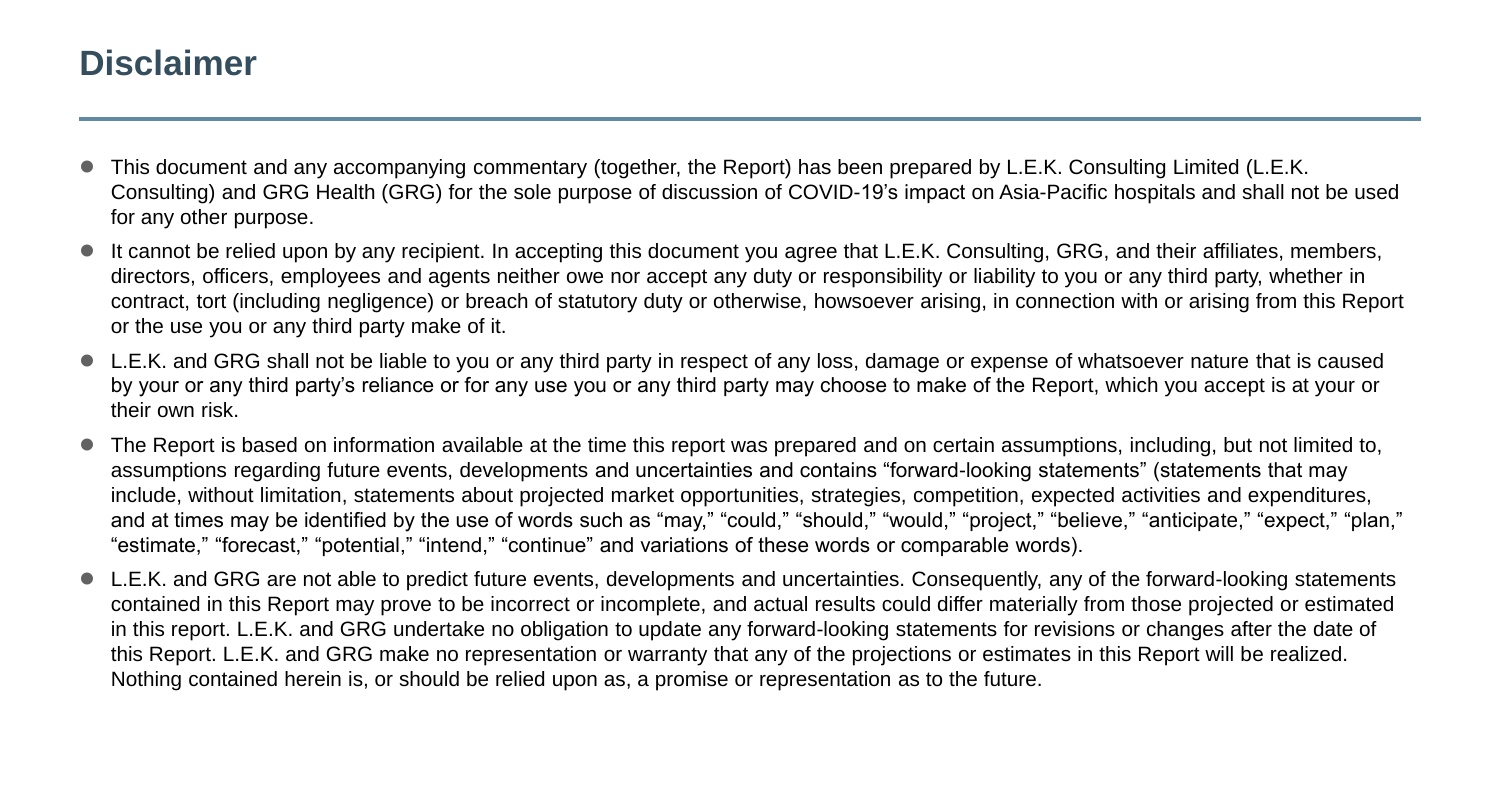### **Executive summary: Key insights**

**A**

#### **Responses to elective procedures reveal the following insights:**

- The **top concerns for many Asia-Pacific hospitals (>40%) are related to personal protective equipment (PPE) and medical supply availability**
	- In China, ~60% of respondents indicate that non-COVID-19 medical supply availability is a key concern as hospitals are preparing to resume elective procedures
- ~60% of respondents indicate that **hospitals are still conducting elective and semi-elective procedures at reduced volumes**
	- Hospitals in China and Australia are **cautious in restarting nonessential procedures** to conserve medical supplies for critical/essential cases
- To restart elective procedures, a majority of hospitals (**>50%**) indicate that **government directives reduction in COVID-19 infection rates and hospitalisation rates are the most important factors** in deciding when to restart elective/semi-elective procedures
	- **~40%** of respondents indicate that their facilities are underprepared when it comes to having adequate **non-COVID-19 medical supplies**
- As COVID-19 **infection rates slow down in China, Japan and Thailand**, >90% of hospitals **expect to resume elective procedures by the end of May**
	- Meanwhile, the majority of hospitals (**>50%**) in India, Indonesia and Philippines **expect to resume elective procedures during or towards the end of Q3 2020** as COVID-19 infection rates have yet to reach their peak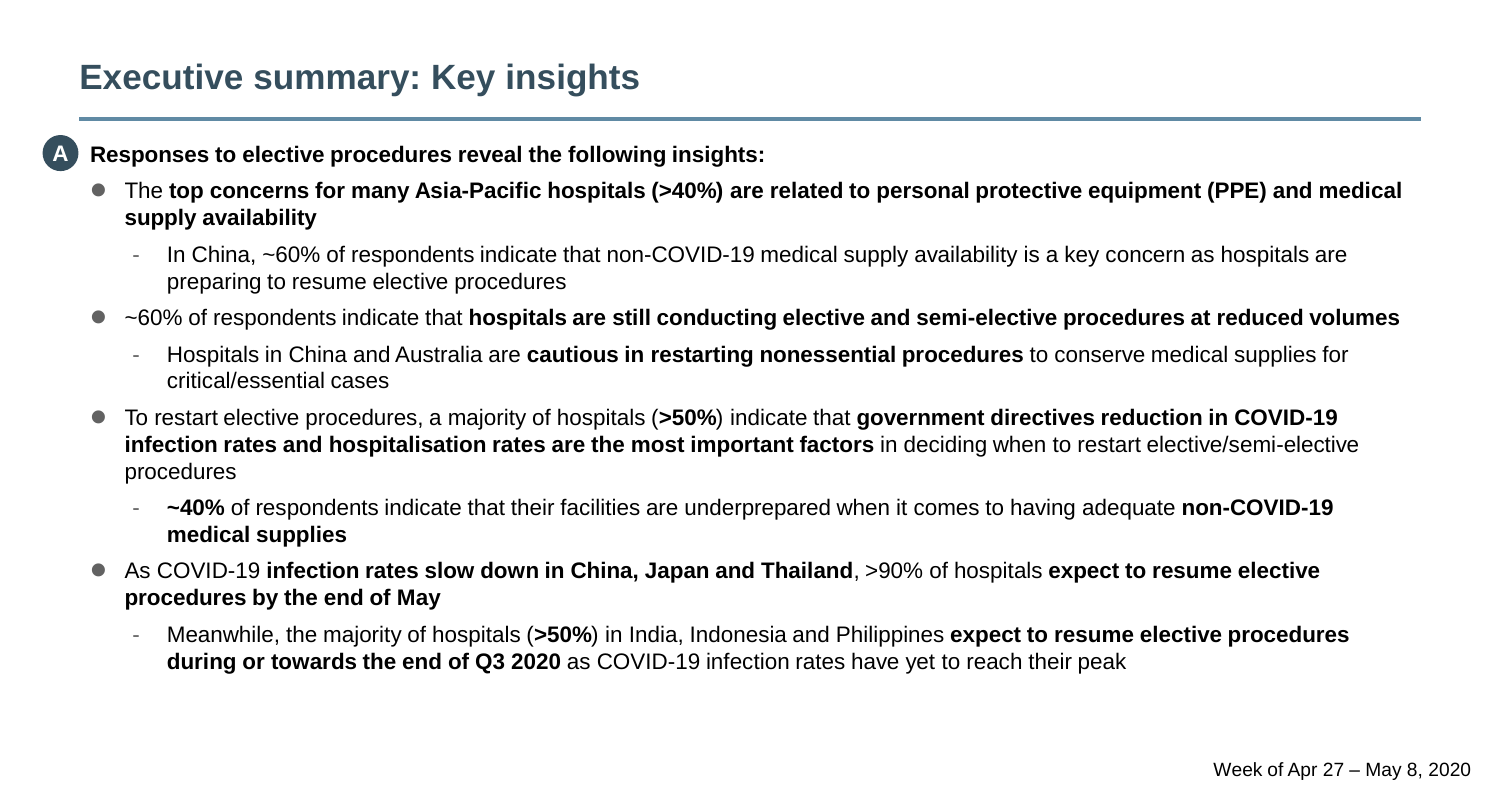### **Executive summary: Key insights**

**Insights on COVID-19's impact on hospital morale, preparedness, inpatient capacity and post-COVID-19 planning: B**

- The majority of hospitals in Asia-Pacific (**~80%)** are **feeling prepared to handle COVID-19 and reported strong staff morale**
	- **15%–20% of respondents in the Philippines and Indonesia indicate that they are underprepared**, likely due to an increase in COVID-19 infection rates in the past two weeks
- COVID-19's **impact on inpatient capacity varies across the Asia-Pacific region**: China hospitals appear to have returned to normal operations while hospitals in other APAC countries are still at or over capacity
	- **COVID-19 is putting a major strain on the overall healthcare system capacity** in India, Indonesia and the Philippines, where infection rates are still increasing
- As hospitals begin to think about and plan for post-COVID-19, **preparing staff to return to normal shifts, securing adequate medical supplies and resuming elective procedures** are top priority areas for hospitals in APAC
- In addition, hospitals expect to see several changes to their strategy and operations post-COVID-19, notably:
	- **70%–80%** of hospitals expect to **see significant investments in infection prevention** and **maintain PPE conservation practices**
	- ~**40%** of hospitals expect to **increase clinical staffing post-COVID-19**
- Post-COVID-19, hospitals are looking to manufacturers to **provide assistance in managing supply risk and take greater control over product delivery (e.g., direct distribution)**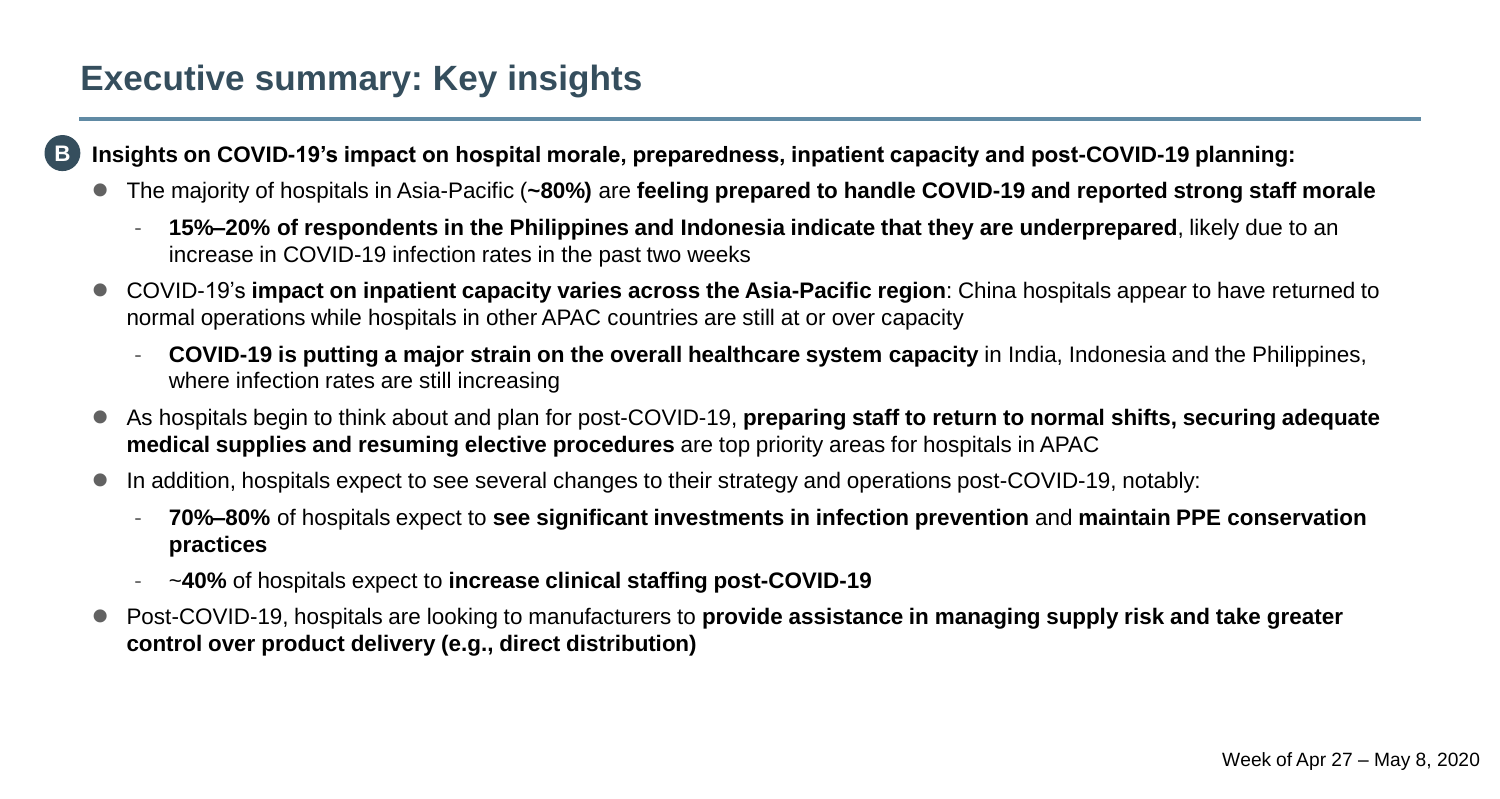### **Executive summary: Key insights**

#### **Insights on hospitals' use of telehealth: C**

- **~40% of hospitals** in the Asia-Pacific region report **leveraging telehealth at levels substantially above pre-COVID-19 levels**
	- **Japan telehealth usage continues to be the lowest** in Asia-Pacific due to strong preference for in-office hospital visits
	- **~60% of hospitals** expect to **continue using increased levels of telehealth post-COVID-19**, particularly in Southeast Asia (SEA), India and Australia
	- **~40% of respondents** expect a decrease in telehealth usage and indicate **preference for in-office visits, inadequate infrastructure and lack of regulatory/reimbursement policy** as the main barriers to growing usage
- Hospitals are expected to **invest in patient and physician education** as well as **partner with telehealth solutions providers** to support the increased use of telehealth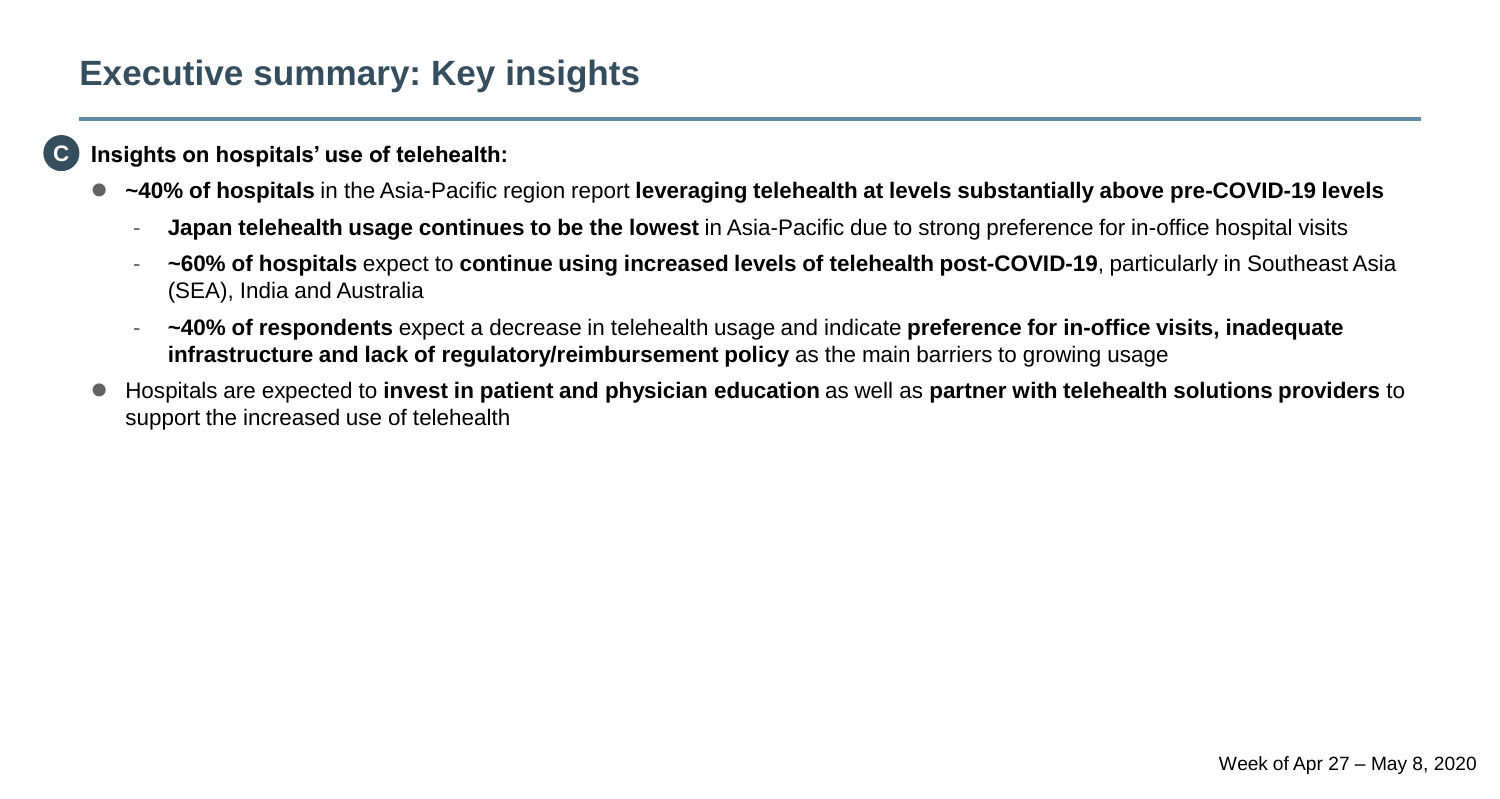### **The L.E.K. and GRG Survey on COVID-19 Impact on Asia-Pacific hospitals is being administered biweekly to hospital administrators and clinicians**

#### **Demographics of Asia-Pacific hospitals COVID-19 survey**

Percentage of respondents  $(N = 105)$ 

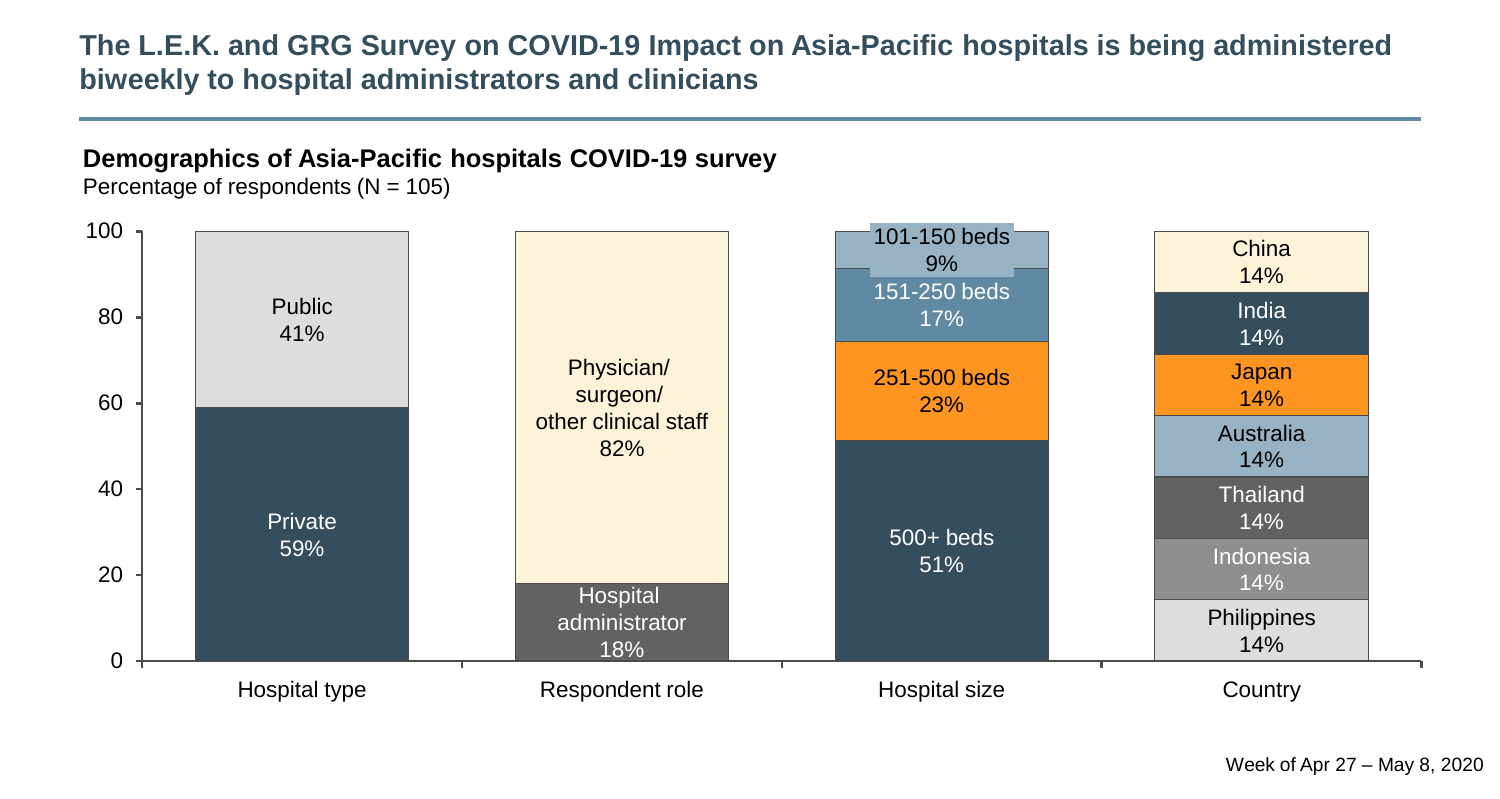# **Which of the following issues are of the highest level of concern to your hospital? A**

### **PPE supply, medical supply availability and staff capacity issues are top concerns among hospitals in APAC**

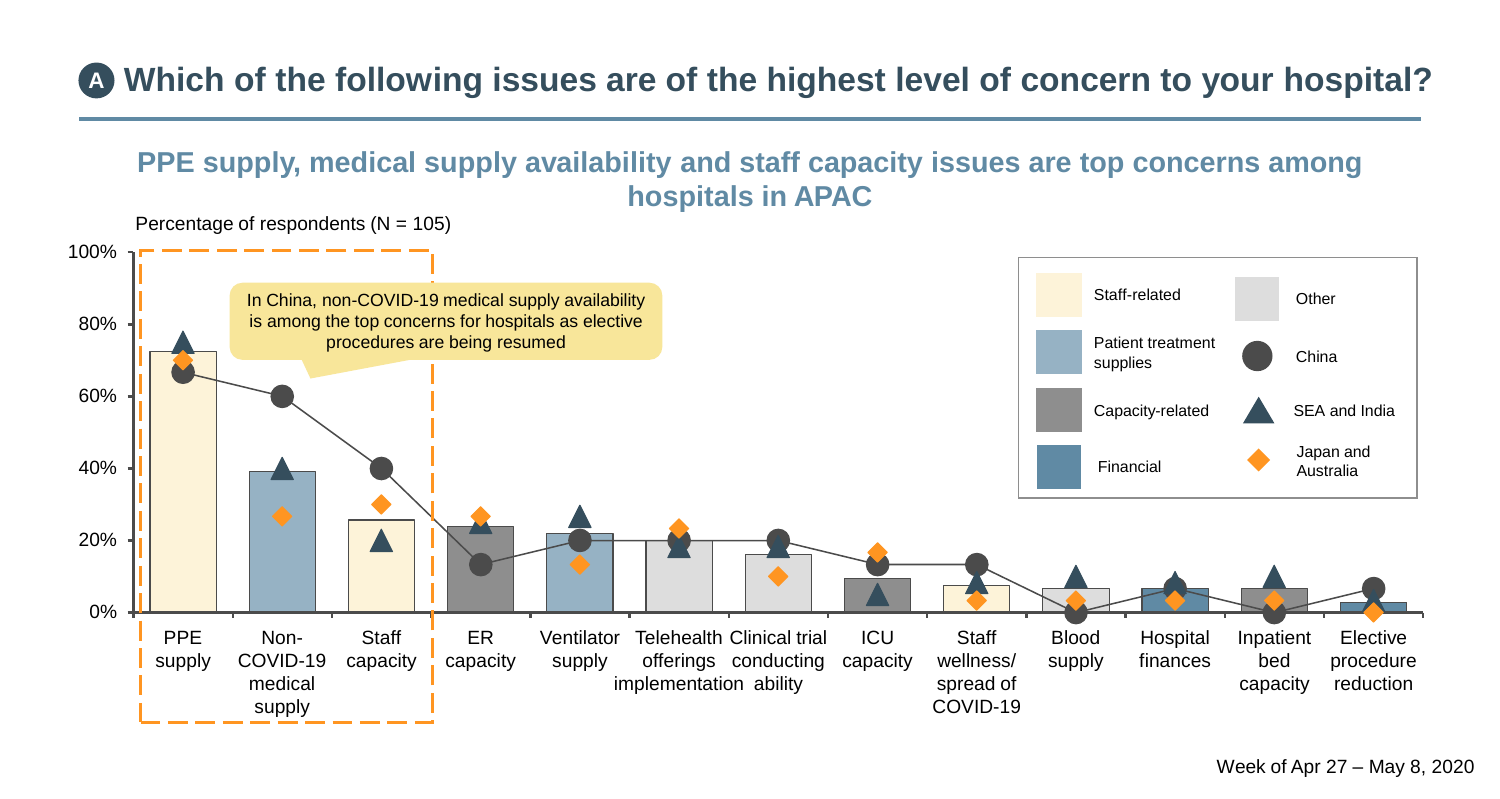#### **Which describes your current volume of scheduled procedures? A**



Percentage of respondents  $(N = 105)$ 

- A vast majority of hospitals (~60%) indicated that essential and nonessential procedures are still being conducted, but at reduced volumes
- >40% of respondents in China and Australia are more cautious in restarting nonessential procedures to conserve medical supplies for critical/essential cases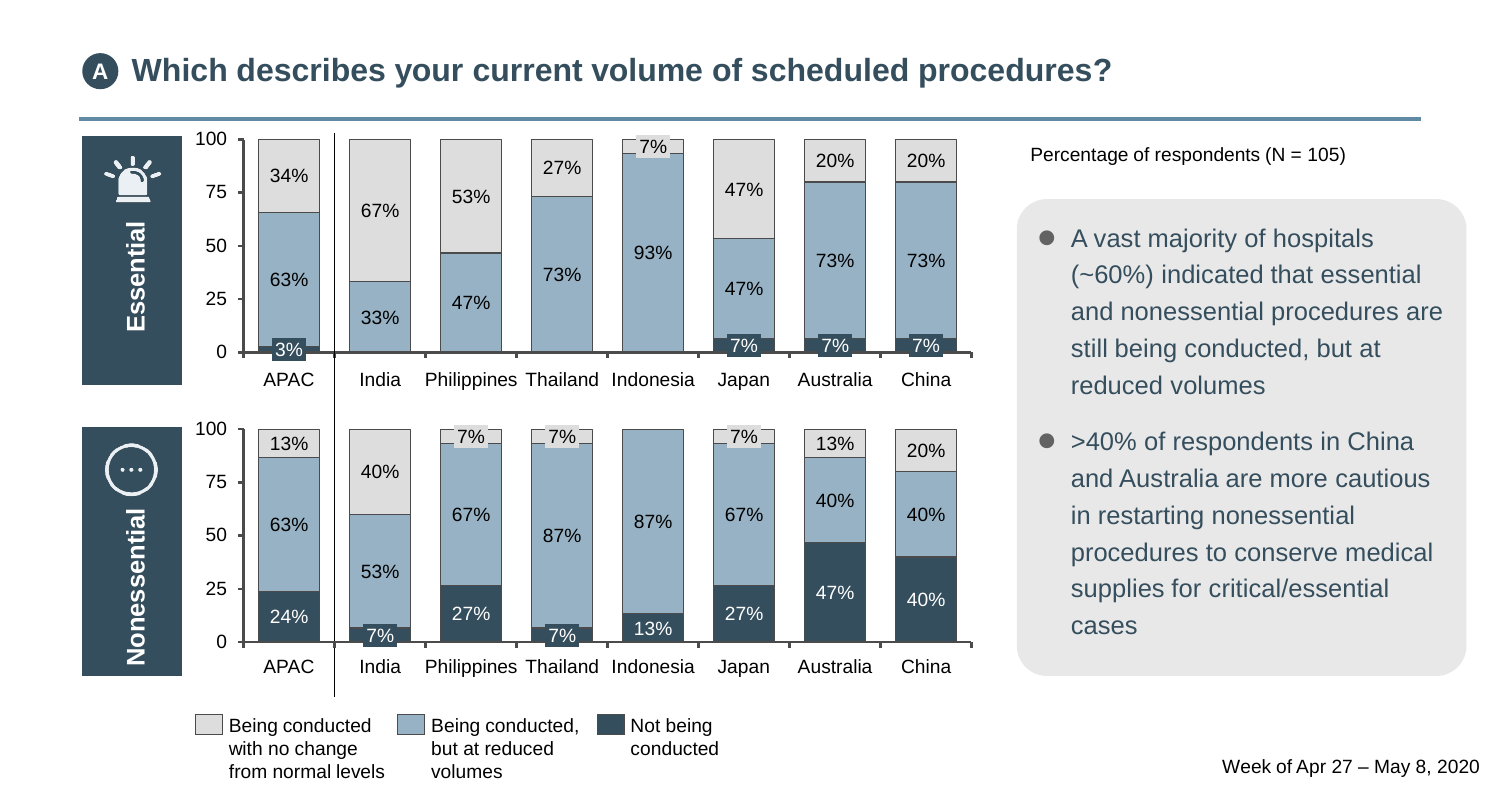### **What key factors will guide your facility to resume elective procedures? A**

**Hospitals are watching for government guidance and decline in COVID-19 infection rates in their state/city as signs that it may be appropriate to resume conducting elective procedures**



Percentage of respondents  $(N = 105)$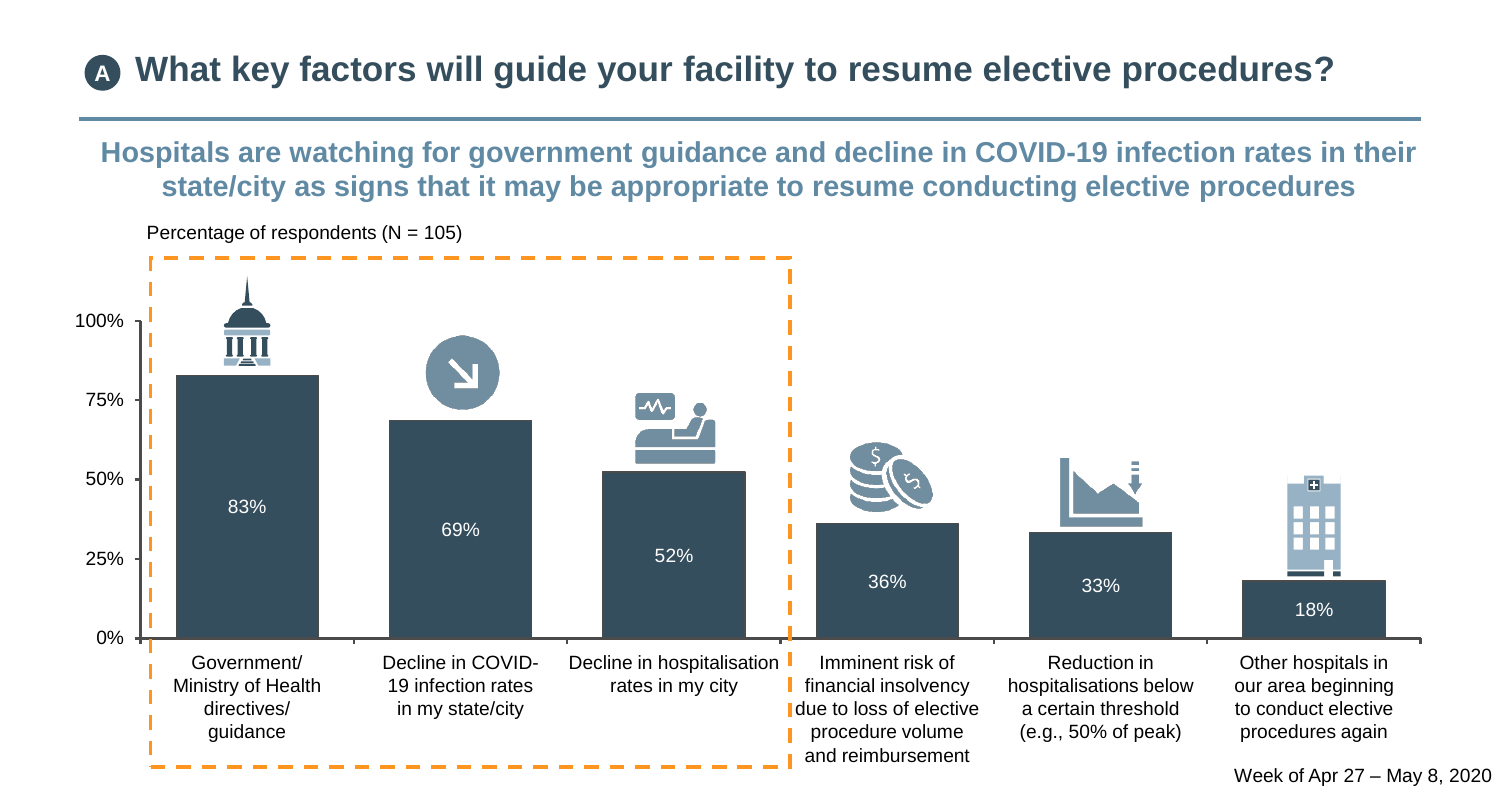## **When do you expect your facility to begin ramping up elective medical A procedures?**



- As COVID-19 infection rates slow down, >90% of hospitals in China, Japan and Thailand are expecting to ramp up elective medical procedures by the end of May 2020
- >50% of hospitals in Australia, Philippines, Indonesia and India are expecting to ramp up during Q3 2020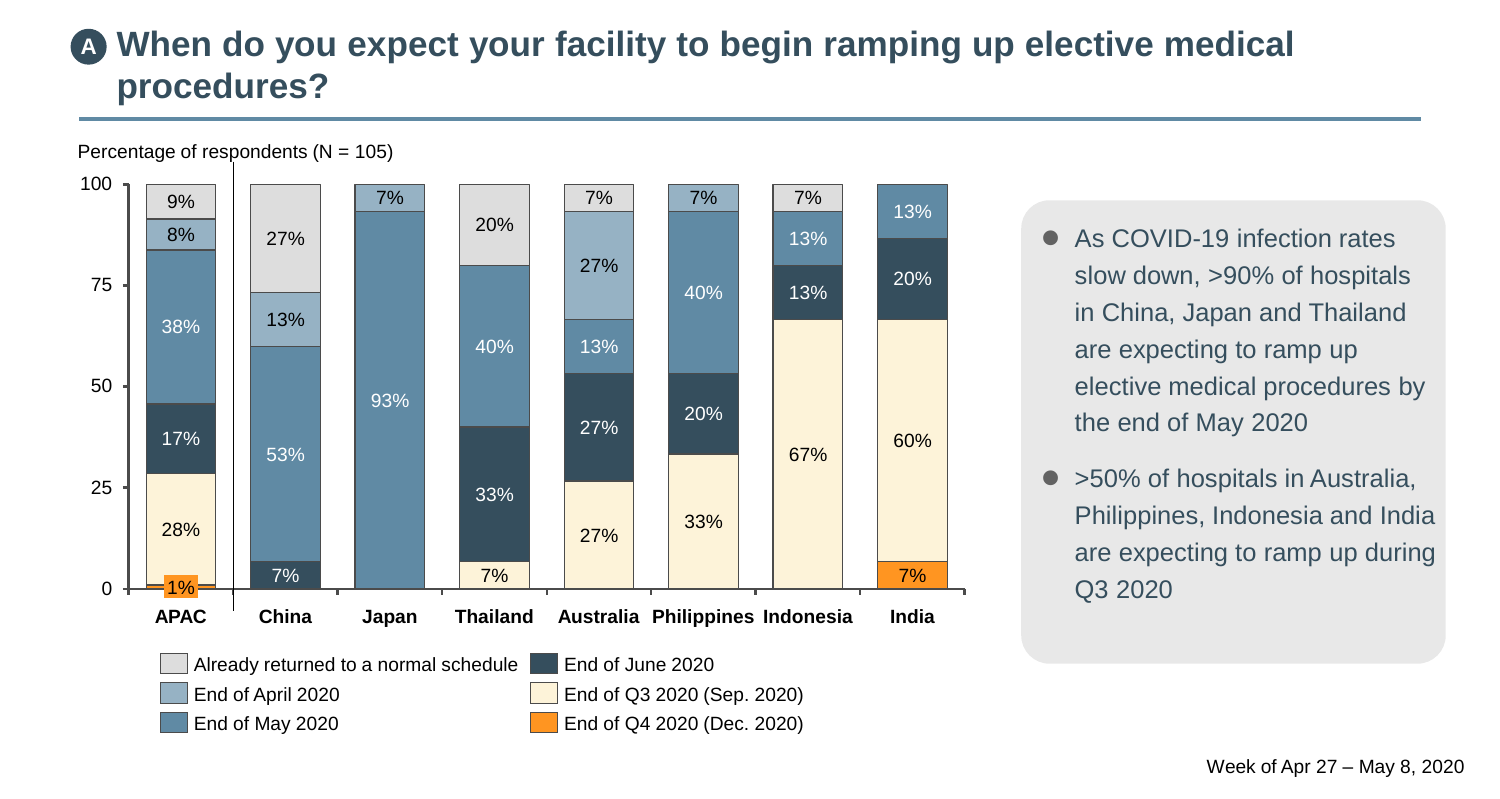# **Considering COVID-19, how prepared is your healthcare organisation? B**



| $\bullet$ ~80% of hospitals feel that they |
|--------------------------------------------|
| are moderately prepared or                 |
| significantly prepared to handle           |
| COVID-19                                   |

**•** In Philippines and Indonesia, 15%–20% of respondents indicate that they are underprepared, likely due to increasing COVID-19 infection rates in the past two weeks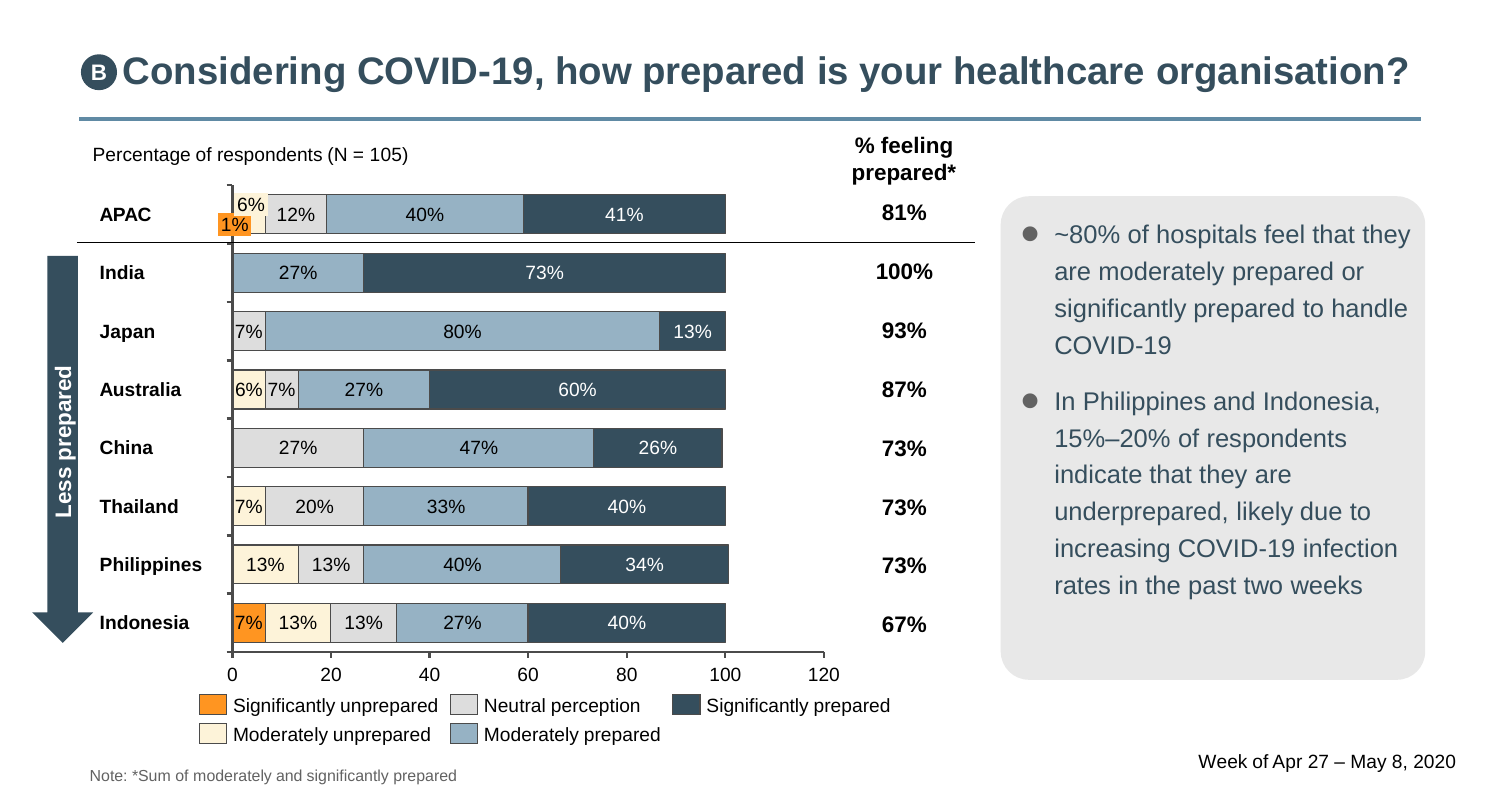# **How would you rate the morale of your organisation today? B**



- ~80% of hospitals rate their staff as having moderately strong or very strong morale
- COVID-19 infections and deaths among healthcare workers in Indonesia may have resulted in a higher share of respondents (~20%) with weaker morale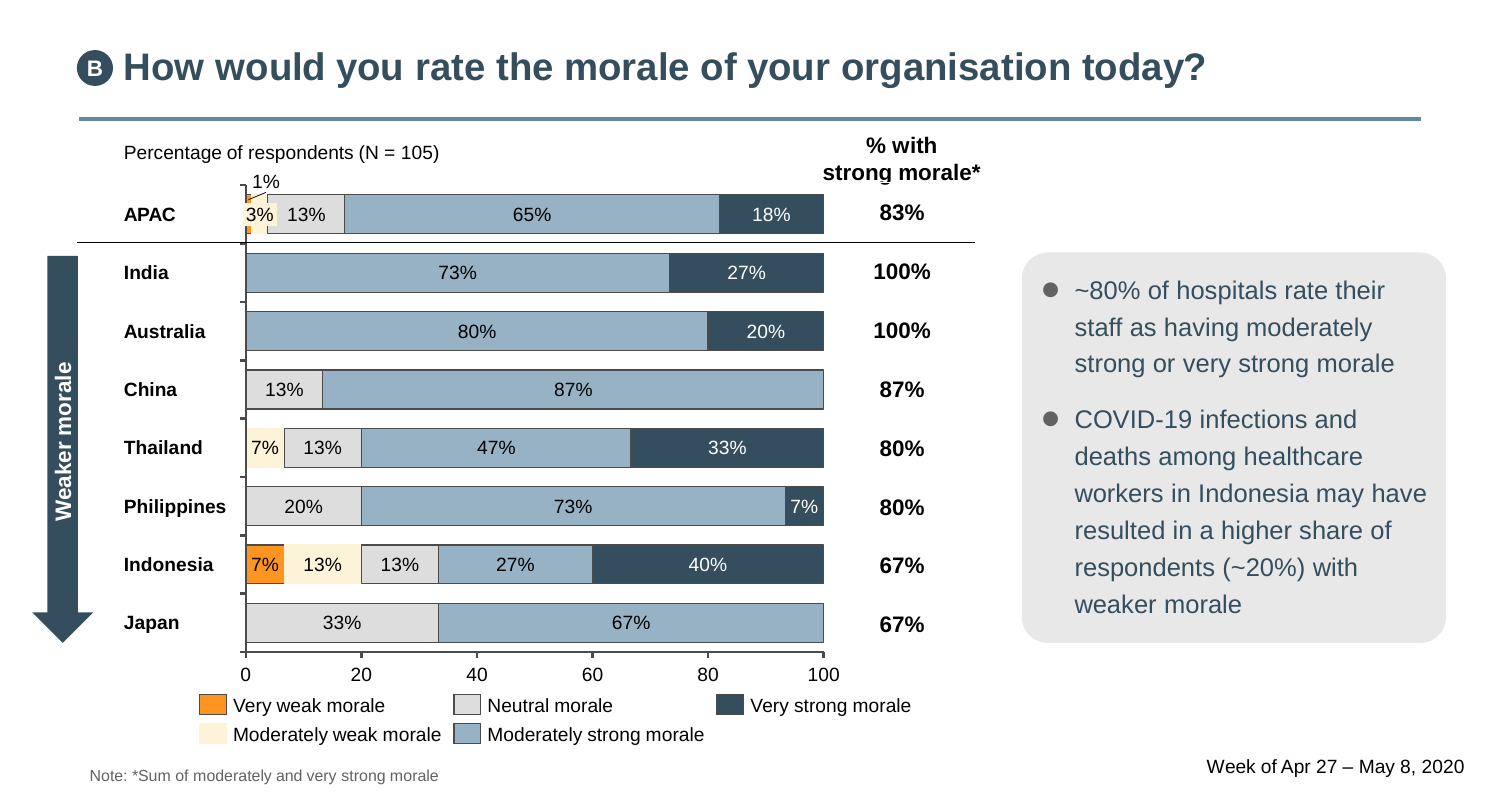# **What is the impact of COVID-19 on your inpatient capacity? B**



Week of Apr 27 – May 8, 2020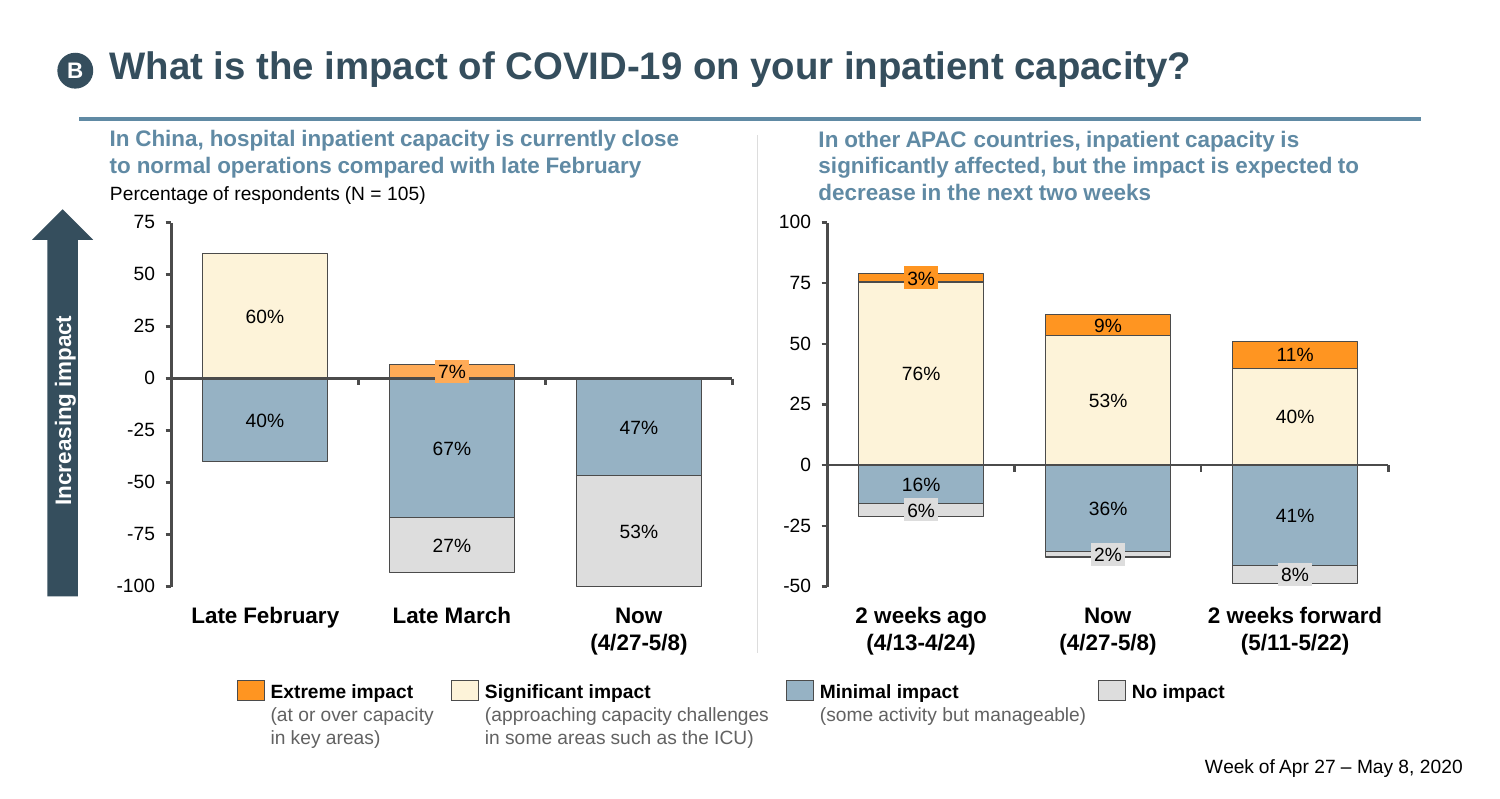#### **Current impact of COVID-19 on inpatient capacity by country B**



- Hospitals in the Philippines, India and Indonesia currently report the highest impact of COVID-19 on inpatient capacity
- Meanwhile, inpatient capacity issue in China, Japan and Thailand has decreased as infection rates slow down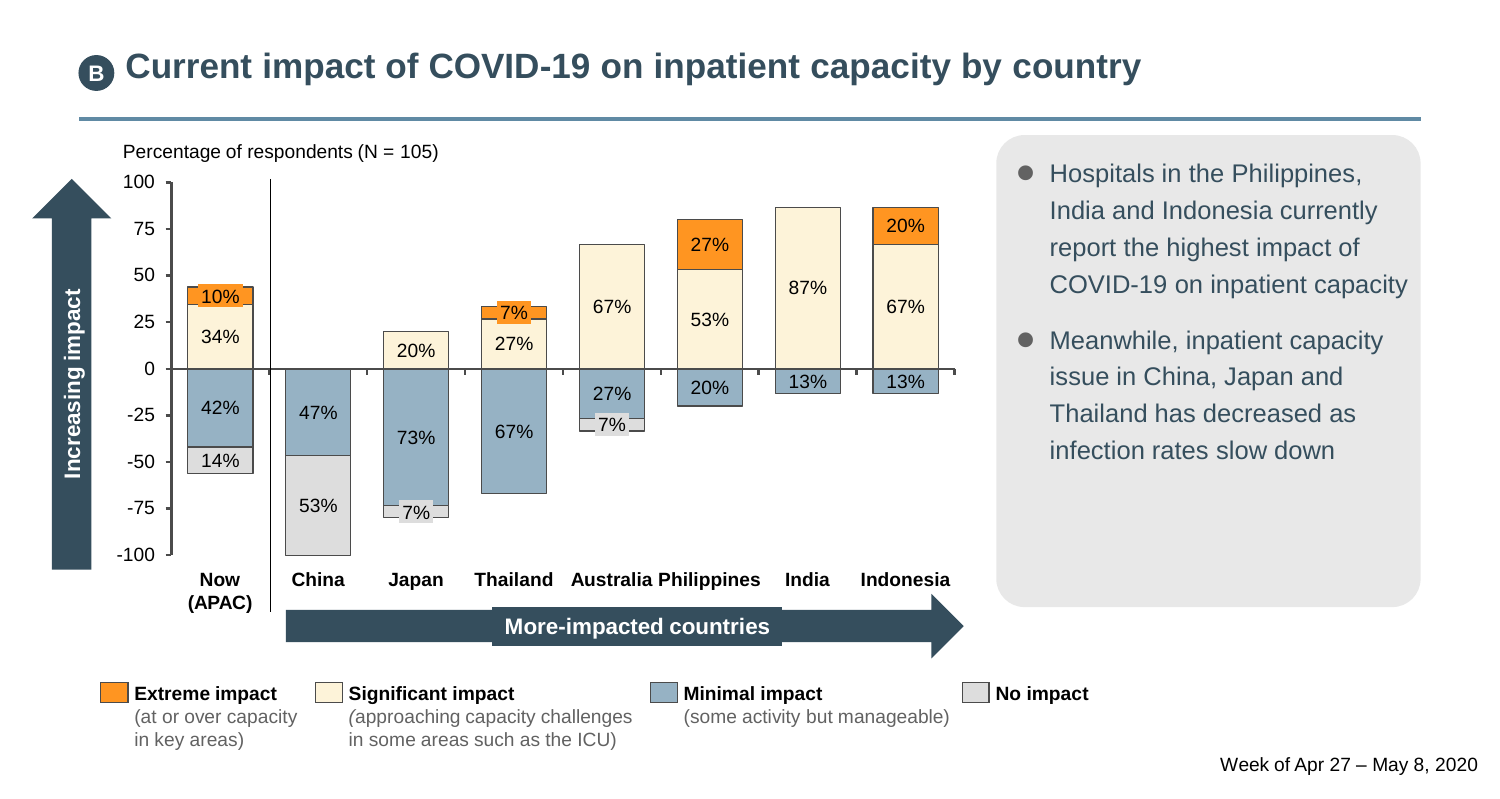#### **What are the top areas that your facility is most concerned with/planning for post-COVID-19? B**

**Preparing staff to return to normal shifts, securing adequate medical supplies, and preparing to resume elective procedures are top priority areas for hospitals as they plan for post-COVID-19**

Percentage of respondents  $(N = 103)$ 

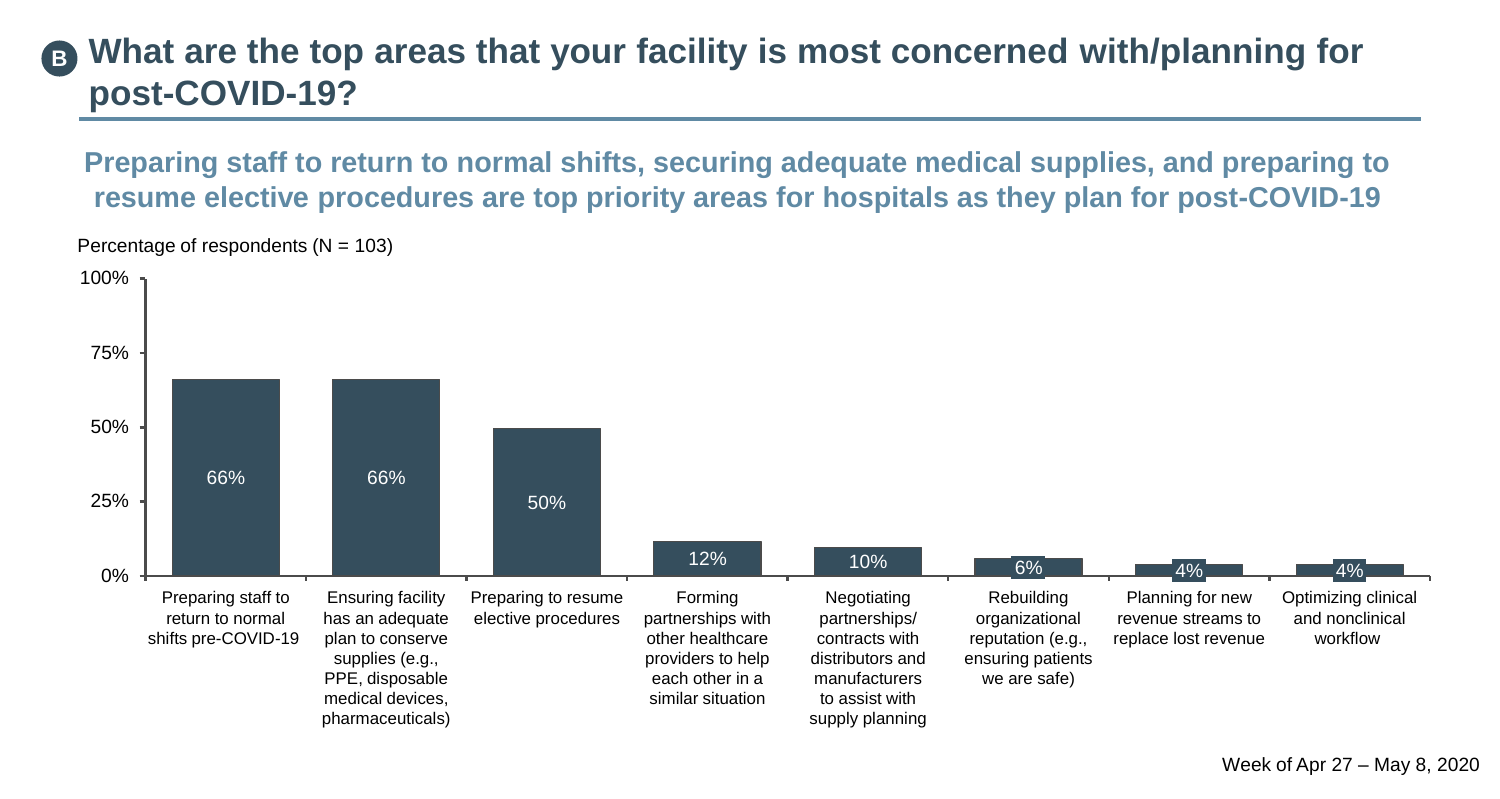#### **What strategic and operational changes are expected in your hospital post-COVID-19? B**

**Infection prevention, PPE conservation and clinical staffing levels are key post-COVID-19 priorities, whereas capital and operating expenses may see a transient impact due to the uncertainties from suspension of regular care delivery during COVID-19**

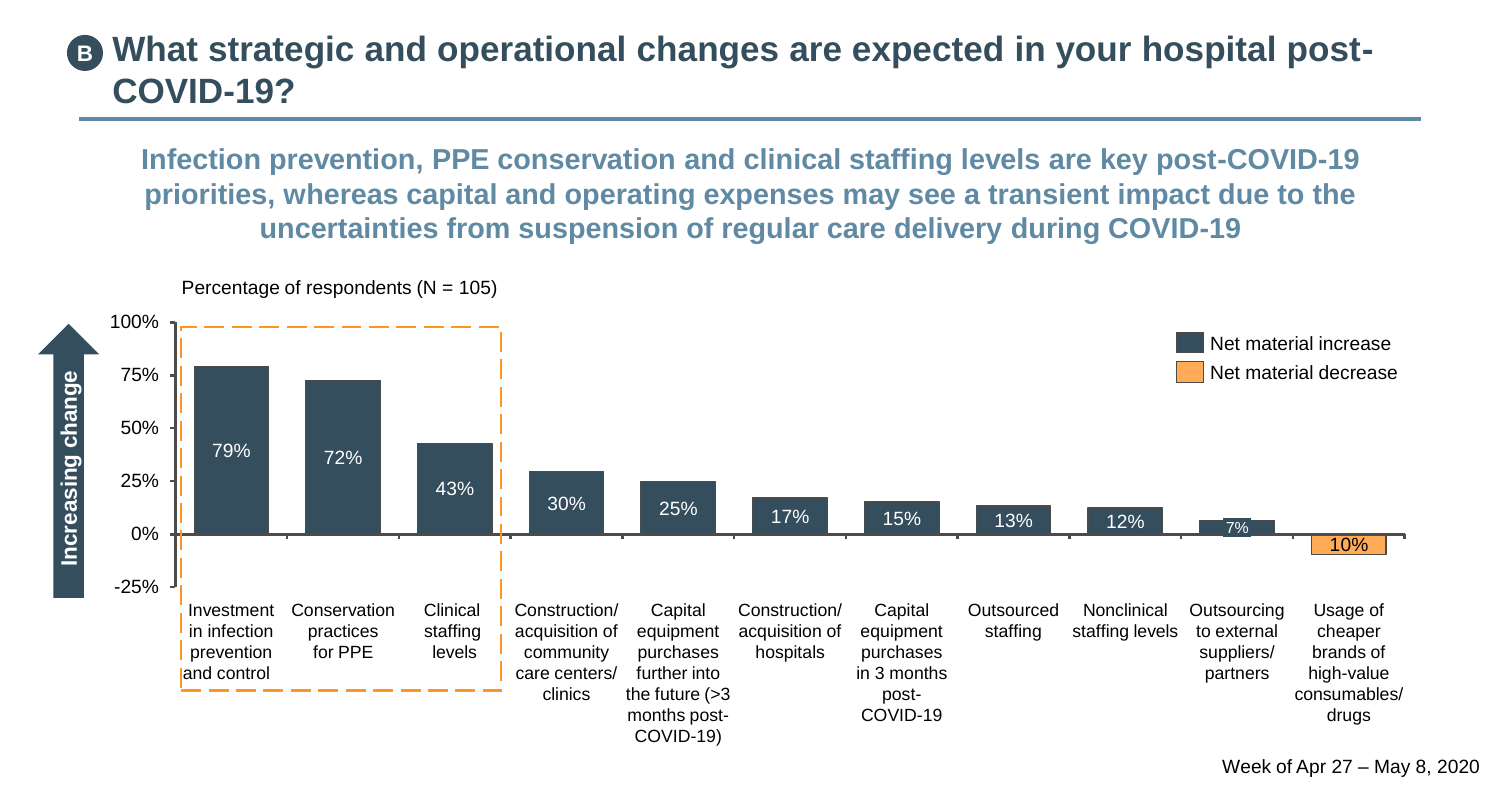**B** How would you like to see manufacturers evolve how they deliver and contract their products **with your organisation post-COVID-19?**

**Changes hospitals would like manufacturers to make** Percentage of respondents  $(N = 105)$ 



• Assistance with managing supply risk and greater control over product delivery are key hospital expectations for manufacturers post-COVID-19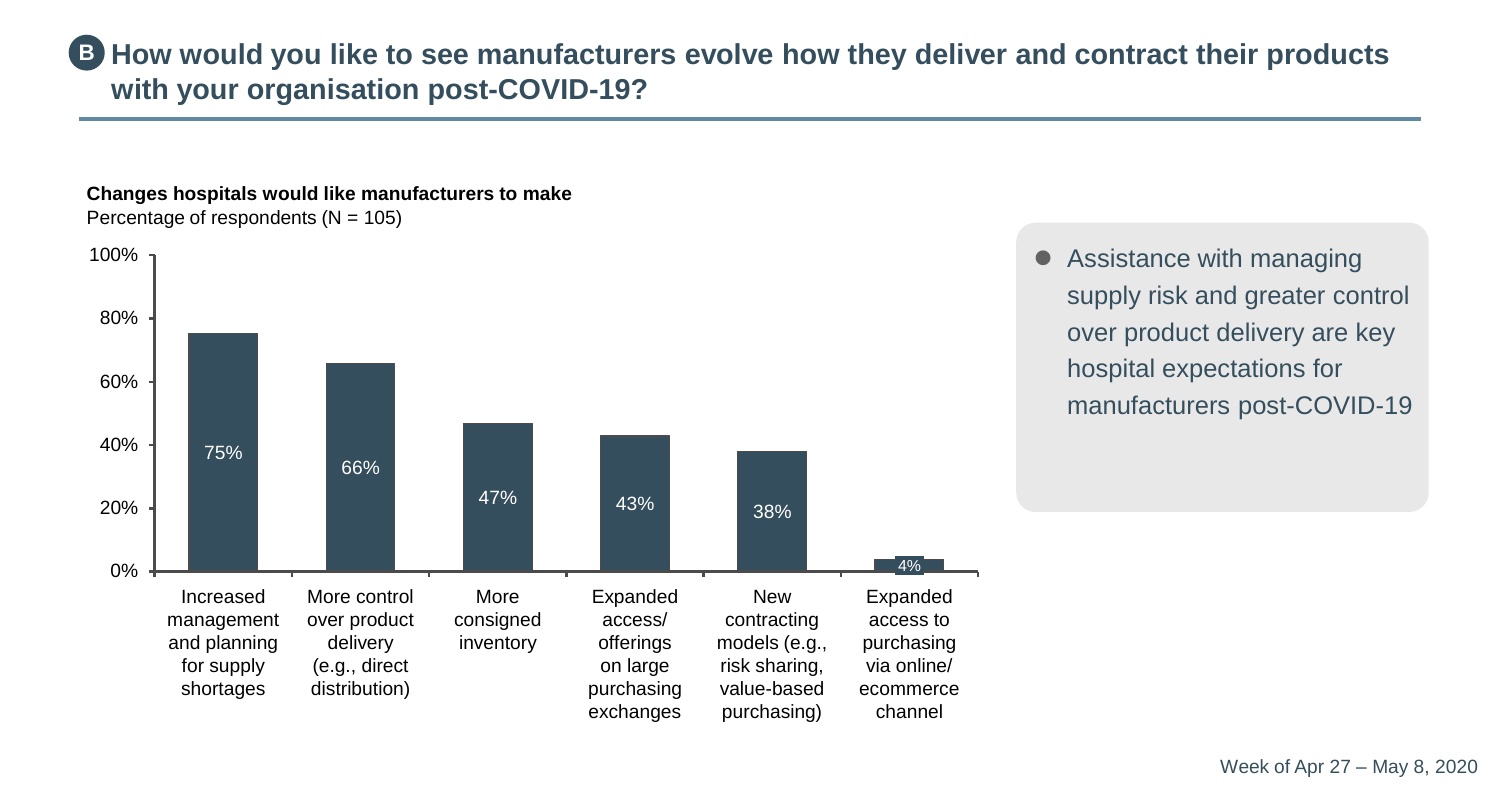## **To what extent is your hospital currently leveraging telehealth? C**



- The vast majority of hospitals in India, Australia and SEA are reporting increasing use of telehealth compared with pre-COVID-19 level
- Japan telehealth usage remains the lowest in Asia-Pacific due to strong preference for in-office hospital visits

Week of Apr 27 – May 8, 2020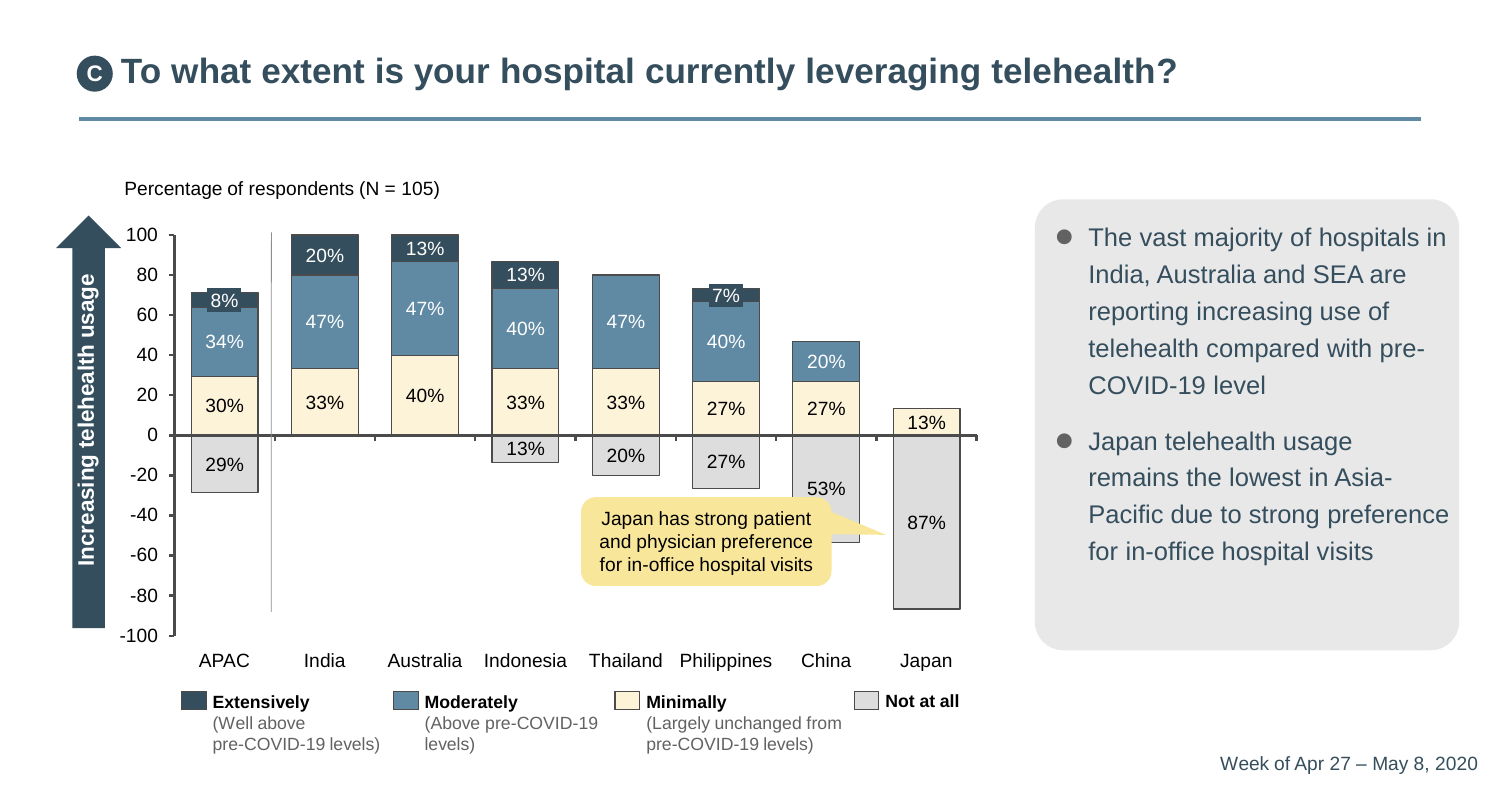# **G** How do you expect your telehealth usage to change post-COVID-19?



<sup>• ~60%</sup> of hospitals expect to maintain or increase telehealth usage post-COVID-19

 Among respondents expecting a decrease in telehealth usage, preference for in-office visits, inadequate infrastructure and lack of

regulatory/reimbursement policy are highlighted as the main barriers to growing usage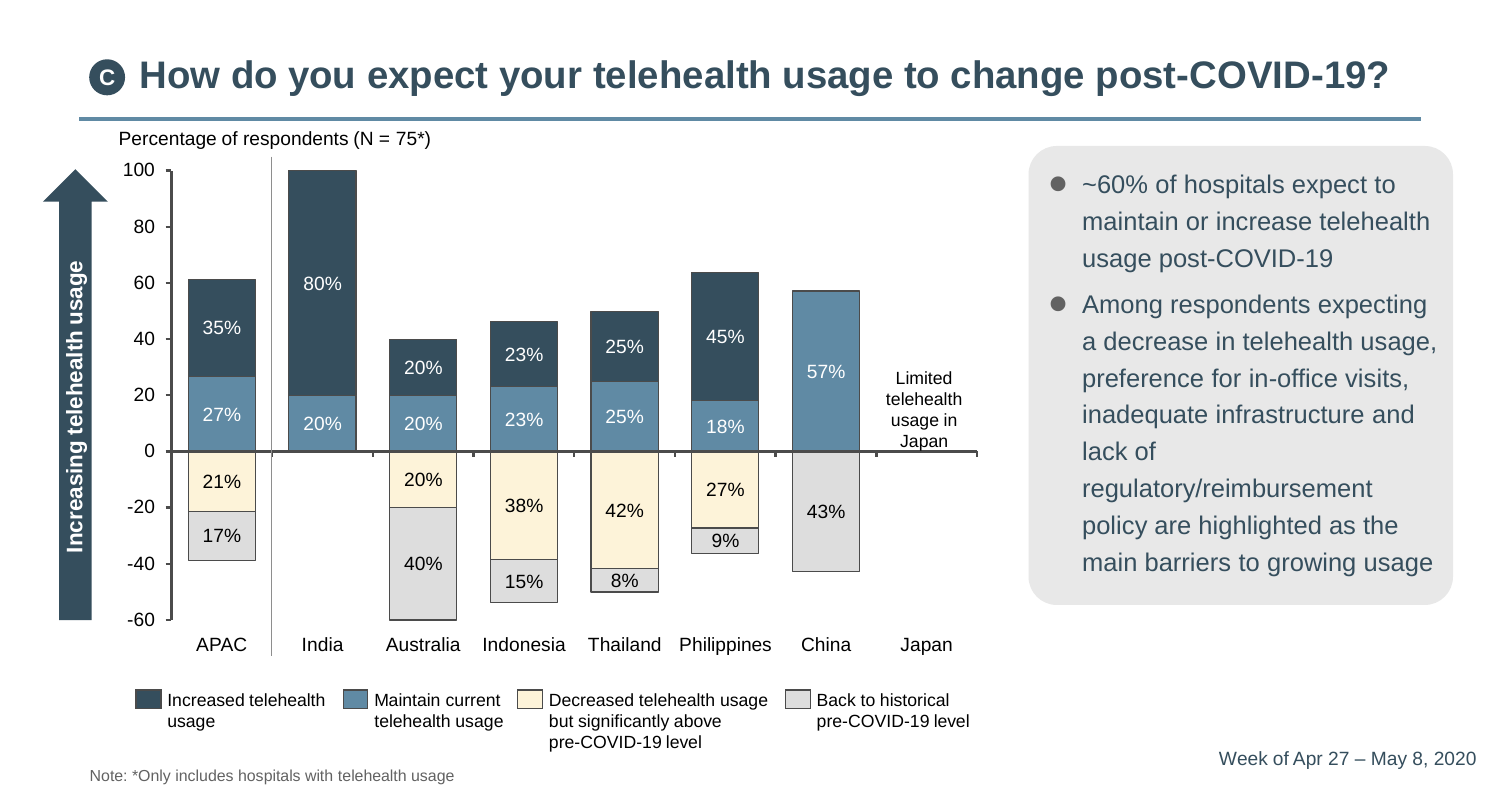# **Which actions do you expect to take to help increase telehealth usage? C**

**Most hospitals expect to invest in patient and physician education to increase telehealth usage and partner with telehealth solutions providers**



Percentage of respondents  $(N = 62^*)$ 

Note: \*Only includes hospitals expecting to increase or maintain telehealth usage above pre-COVID-19 level